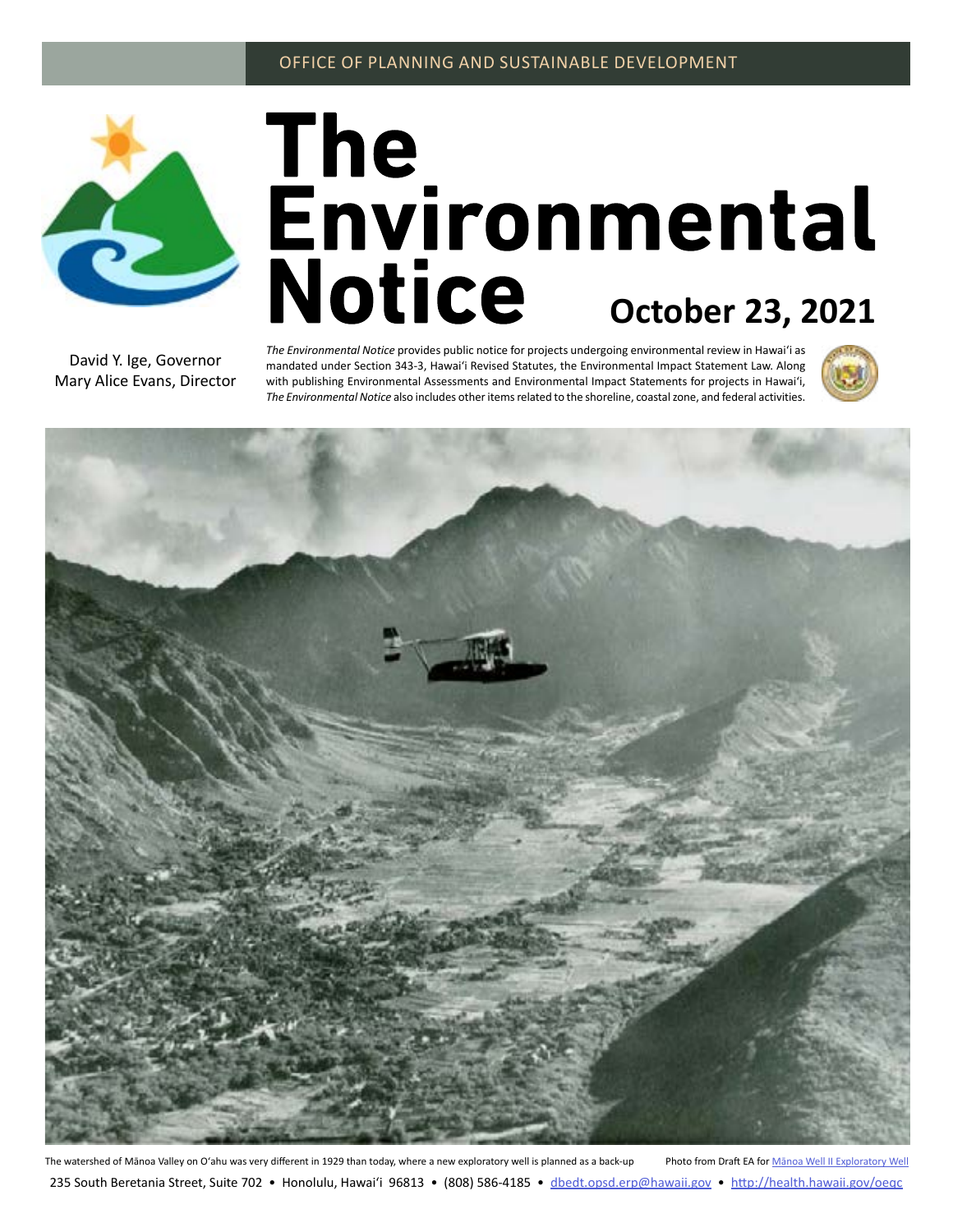# Table of Contents

| <b>ANNOUNCEMENTS</b>                                                                                          |  |
|---------------------------------------------------------------------------------------------------------------|--|
| STATEWIDE MAP OF NEW HRS CHAPTER 343 DOCUMENTS (EAS & EISS) & DETERMINATIONS________________________________2 |  |
| HAWAI'I                                                                                                       |  |
| Prince Jonah Kūhiō Kalaniana'ole Elementary & Intermediate School Covered Play Court--Draft EA (AFNSI)        |  |
| <b>MAUI</b>                                                                                                   |  |
|                                                                                                               |  |
| $O'$ AHU                                                                                                      |  |
|                                                                                                               |  |
|                                                                                                               |  |
| <b>CHAPTER 25, REVISED ORDINANCES OF HONOLULU</b>                                                             |  |
|                                                                                                               |  |
|                                                                                                               |  |
| <b>COASTAL ZONE MANAGEMENT NOTICES</b>                                                                        |  |
|                                                                                                               |  |
| <b>SHORELINE NOTICES</b>                                                                                      |  |
|                                                                                                               |  |
|                                                                                                               |  |
|                                                                                                               |  |
| <b>FEDERAL NOTICES</b>                                                                                        |  |
|                                                                                                               |  |

# **ANNOUNCEMENTS**

As always, Environmental Review Program staff is happy to help explain the various steps, quirks, and nuances that pertain to HRS Chapter 343. Please feel free to reach out to us via email (dbedt.opsd.erp@[hawaii.gov](mailto:dbedt.opsd.erp%40hawaii.gov?subject=)) with those vexing questions!

Also, if you're a NEPA geek, please see the [Federal Register notice](#page-6-0) about the proposed restoration of previous (pre-2020) rules.

# Statewide Map of New HRS Chapter 343 Documents (EAs & EISs) & Determinations

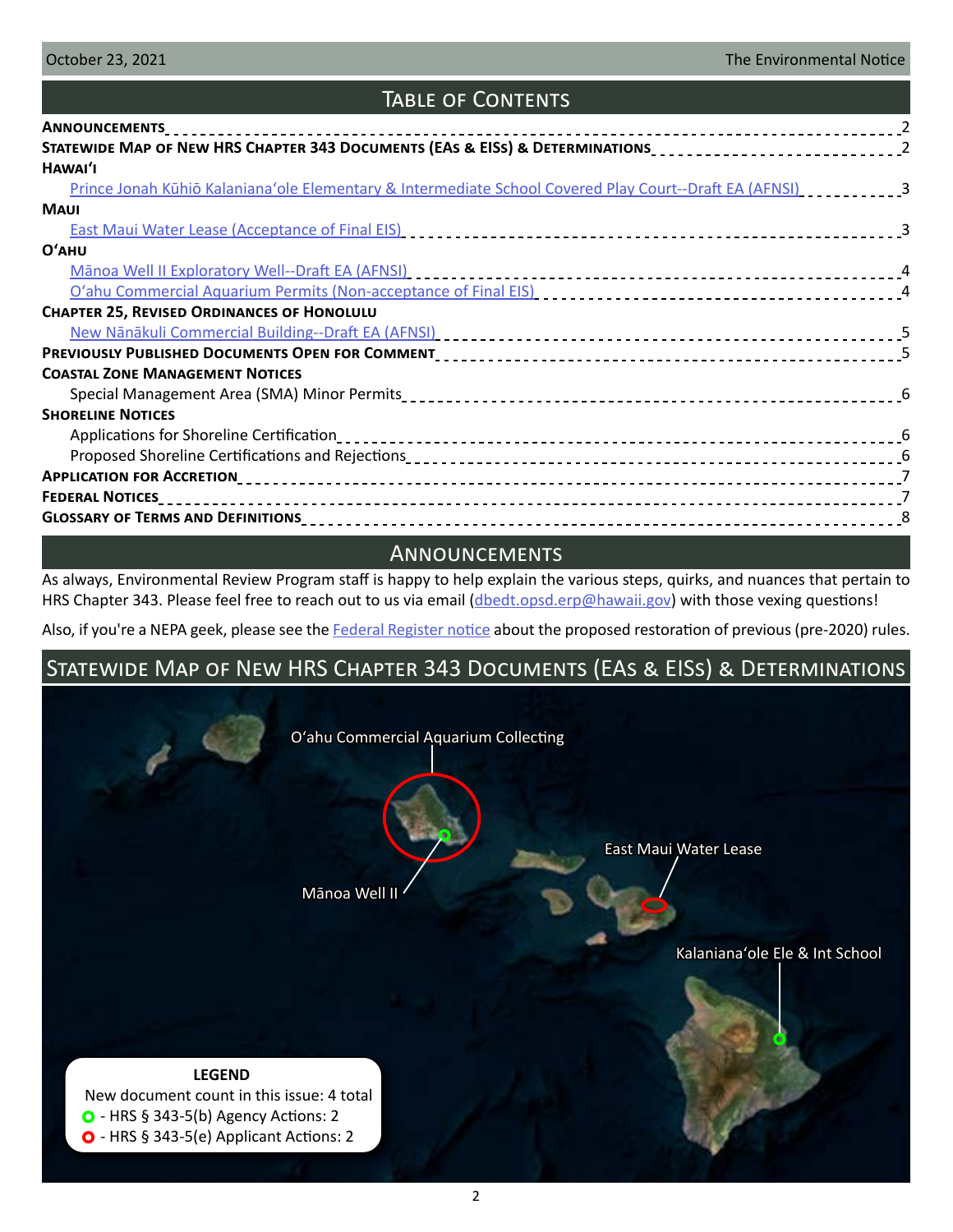# Hawaiʻi

# <span id="page-2-0"></span>**Prince Jonah Kūhiō Kalaniana**ʻ**[ole Elementary & Intermediate School Covered Play Court--Draft EA \(AFNSI\)](http://oeqc2.doh.hawaii.gov/Doc_Library/2021-10-23-HA-DEA-Kalanianaole-Ele-and-Int-School-Covered-Play-Court.pdf)**

| HRS §343-<br>5(a) Trigger                  | (1) Propose the use of state or county lands or the use of state or county funds                                                                                                        |
|--------------------------------------------|-----------------------------------------------------------------------------------------------------------------------------------------------------------------------------------------|
| District(s)                                | South Hilo                                                                                                                                                                              |
| TMK(s)                                     | (3) 2-7-022: 002, 003; 2-7-025: 004                                                                                                                                                     |
| Permit(s)                                  | Variance from Pollution Control, DCAB Review, Historic Site Review (Chapter 6E HRS)<br>Plan Approval, Building Electrical and Plumbing, Grubbing, Grading, and Stockpiling              |
| Proposing/<br><b>Determining</b><br>Agency | State of Hawai'i, Department of Education<br>Jolene Velasco, (808) 784-5129, jolene.velasco@k12.hi.us<br>3633 Wai'alae Avenue, Honolulu, HI 96816                                       |
| Consultant                                 | Gerald Park Urban Planner; 95-595 Kaname'e Street #324, Mililani, HI 96789-1431<br>Gerald Park, (808) 625-9626, gpark@gpup.biz                                                          |
| <b>Status</b>                              | Statutory 30-day public review and comment period starts. Comments are due by November 22, 2021. Please send com-<br>ments to the proposing/determining agency and copy the consultant. |

The Department of Education proposes to construct a multi-purpose covered play court at Prince Jonah Kūhiō Kalaniana'ole Elementary & Intermediate School. An existing outdoor play court will be demolished and replaced on the same site with a single-story structure.

The approximately 10,200 square feet (117'-2" X 87'-0") structure will provide one standard size high school basketball court, two "biddy" basketball courts, and two standard high school sized volleyball courts. The height of the structure is approximately 30'-6" measured from grade to top of roof. Chain link fencing (10-feet high) around the exterior will provide ventilation and physical and visual security. The exterior finish will consist of protective metal siding and translucent fiberglass panels installed above the chain link fencing. Construction costs are estimated at \$4.0 million and will be funded by the State of Hawai'i.

|                                                       | <b>MAUI</b>                                                                                                                                                                                                           |                               |
|-------------------------------------------------------|-----------------------------------------------------------------------------------------------------------------------------------------------------------------------------------------------------------------------|-------------------------------|
|                                                       | <b>East Maui Water Lease (Acceptance of Final EIS)</b>                                                                                                                                                                | Grandfathered under old rules |
| <b>HRS §343-</b><br>5(a) Trigger                      | (1) Propose the use of state or county lands or the use of state or county funds                                                                                                                                      |                               |
| District(s)                                           | Maui-multiple                                                                                                                                                                                                         |                               |
| TMK(s)                                                | (2) 1-2-004:005, 007; 1-1-002:002; 1-1-001:44, 050; 2-9-014:001, 005, 011, 012, 017                                                                                                                                   |                               |
| Permit(s)                                             | Lease of State land in the Nāhiku, Ke'anae, Honomanū, and Huelo License Areas                                                                                                                                         |                               |
| <b>Approving</b><br>Agency/<br>Accepting<br>Authority | State of Hawai'i, Board of Land and Natural Resources<br>lan Hirokawa, (808) 587-0400, <i>ian.c.hirokawa@hawaii.gov</i><br>1151 Punchbowl Street, Honolulu, HI 96813                                                  |                               |
| <b>Applicant</b>                                      | Alexander & Baldwin Inc. (A&B)/East Maui Irrigation Company, Limited (EMI), collectively referred to as "A&B"<br>Meredith Ching, 822 Bishop Street, Honolulu, HI 96813, (808) 525-6611, mching@abhi.com               |                               |
| <b>Consultant</b>                                     | Wilson Okamoto Corporation; 1907 S. Beretania Street, Suite 400, Honolulu, HI 96826<br>Mr. Keola Cheng, (808) 946-2277, waterleaseeis@wilsonokamoto.com                                                               |                               |
| <b>Status</b>                                         | The approving agency/accepting authority accepted the Final EIS on September 24, 2021.<br>The Despecial Action constitutes the issuesses of a leve tome (20 year) Wetan Leons from the DIND that create the Leons the |                               |

The Proposed Action constitutes the issuance of a long-term (30-year) Water Lease from the BLNR that grants the lessee the "right, privilege, and authority to enter and go upon" the License Area for the "purpose of developing, diverting, transporting, and using government owned waters" through the existing EMI Aqueduct System which supplies water to domestic and agricultural water users. The Water Lease, which will be awarded by public auction, will enable the lessee to enter upon lands owned by the State of Hawai'i in order to maintain and repair existing access roads and trails used as part of the EMI Aqueduct System, and will allow for the continued operation of the EMI Aqueduct System to deliver water to the MDWS for domestic and agricultural water needs in Upcountry Maui, including the agricultural users at the KAP and the planned 262-acre KAP expansion, as well as for the Nāhiku community, and the provision of water to 30,000 acres of agricultural lands in Central Maui.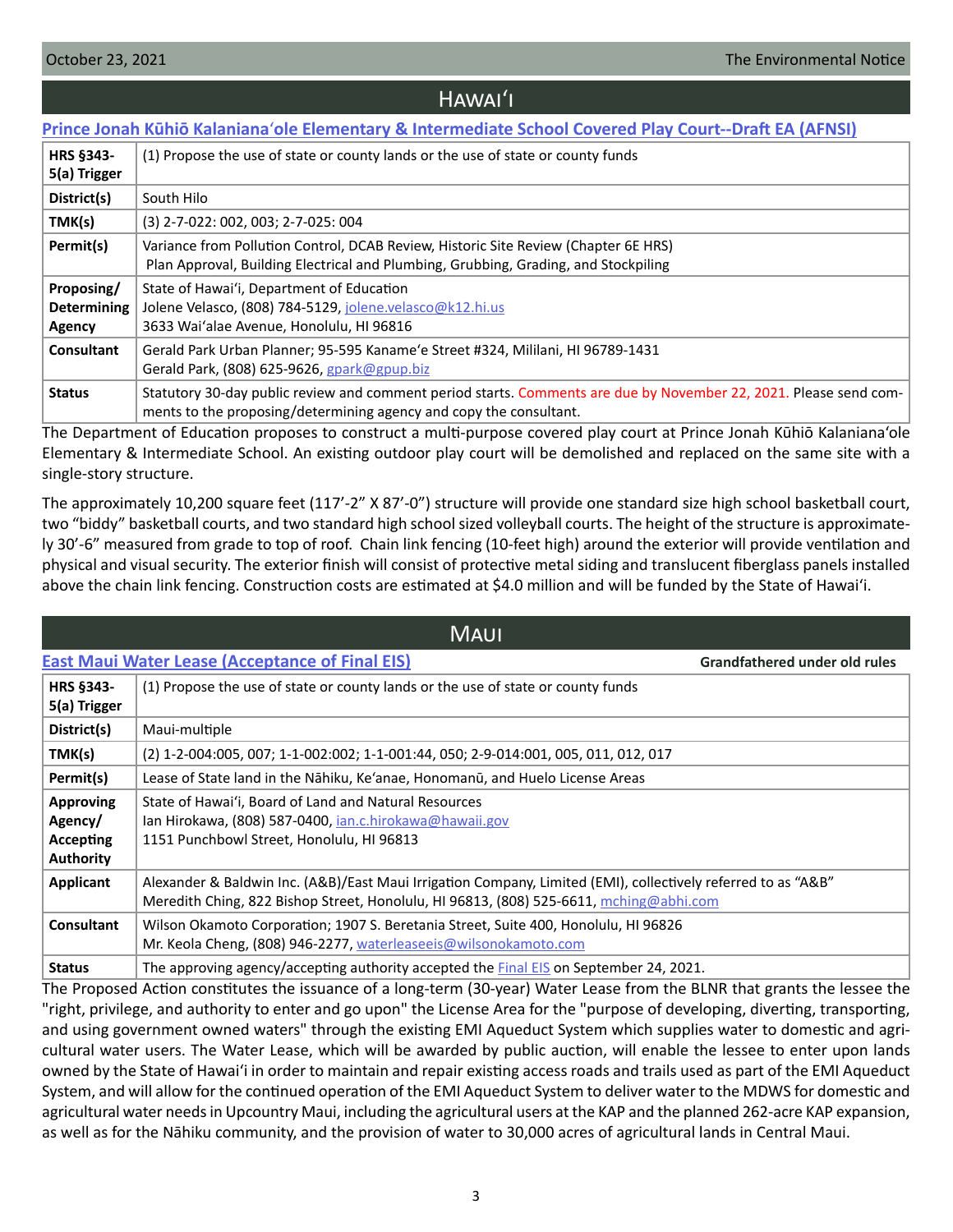# Oʻahu

## <span id="page-3-0"></span>**[Mānoa Well II Exploratory Well--Draft EA \(AFNSI\)](http://oeqc2.doh.hawaii.gov/Doc_Library/2021-10-23-OA-DEA-Manoa-Well-II-Exploratory-Well.pdf)**

| <b>HRS §343-</b><br>5(a) Trigger           | (1) Propose the use of state or county lands or the use of state or county funds<br>(2) Propose any use within any land classified as a conservation district                           |
|--------------------------------------------|-----------------------------------------------------------------------------------------------------------------------------------------------------------------------------------------|
| District(s)                                | Honolulu                                                                                                                                                                                |
| TMK(s)                                     | $(1)$ 2-9-054: 033                                                                                                                                                                      |
| Permit(s)                                  | Numerous (see document)                                                                                                                                                                 |
| Proposing/<br><b>Determining</b><br>Agency | City and County of Honolulu, Board of Water Supply<br>Rian Adachi, (808) 748-5943, radachi@hbws.org<br>630 South Beretania Street, Honolulu, HI 96843                                   |
| <b>Consultant</b>                          | Shimabukuro, Endo & Yoshizaki, Inc.; 1126 12th Avenue #309, Honolulu, HI 96816<br>Howard Endo, (808) 737-1875, hendo@seyeng.com                                                         |
| <b>Status</b>                              | Statutory 30-day public review and comment period starts. Comments are due by November 22, 2021. Please send com-<br>ments to the proposing/determining agency and copy the consultant. |

The Honolulu Board of Water Supply (BWS) proposes to improve the performance and reliability of the Metro Water System serving Mānoa and the neighboring communities. A single well at the Mānoa Well II Station currently supplies water for Mānoa. Whenever this well needs service or maintenance, the region loses its water source and must rely on outside sources to supply Mānoa with potable water. The BWS proposes to add a second well to this station to improve service of this urban water system. The production from the station will remain the same with the second well as only one well will be pumped at a time.

|                                                       | O'ahu Commercial Aquarium Permits (Non-acceptance of Final EIS)<br>Grandfathered under old rules                                                                      |  |  |  |
|-------------------------------------------------------|-----------------------------------------------------------------------------------------------------------------------------------------------------------------------|--|--|--|
| <b>HRS §343-</b><br>5(a) Trigger                      | (1) Propose the use of state or county lands or the use of state or county funds<br>(2) Propose any use within any land classified as a conservation district         |  |  |  |
| District(s)                                           | O'ahu-multiple                                                                                                                                                        |  |  |  |
| TMK(s)                                                | N/A (Fishing areas around O'ahu identified in Figure 1 of the FEIS)                                                                                                   |  |  |  |
| Permit(s)                                             | Commercial Aquarium Fishing Permits issued pursuant to HRS §188-31,<br>Commercial Marine License issued pursuant to HRS 189-2,3                                       |  |  |  |
| <b>Approving</b><br>Agency/<br>Accepting<br>Authority | State of Hawai'i, Board of Land and Natural Resources<br>David Sakoda, (808) 587-0104, david.sakoda@hawaii.gov<br>1151 Punchbowl Street, Room 330, Honolulu, HI 96813 |  |  |  |
| Applicant                                             | Pet Industry Joint Advisory Council (PIJAC); 1615 Duke St., #100, Alexandria, VA 22314<br>James Lynch, (425) 463-8396, <u>lynchim.wa@gmail.com</u>                    |  |  |  |
| <b>Consultant</b>                                     | Stantec Consulting Services Inc.; 2300 Swan Lake Blvd., Suite 202, Independence, IA 50644<br>Terry VanDeWalle, (319) 334-3755, terry.vandewalle@stantec.com           |  |  |  |
|                                                       |                                                                                                                                                                       |  |  |  |

**Status** The approving agency/accepting authority announced their determination to not accept the [Final EIS](http://oeqc2.doh.hawaii.gov/EA_EIS_Library/2021-09-08-OA-FEIS-Oahu-Commercial-Aquarium-Permits.pdf) on October 11, 2021 The purpose of the Applicant's proposal is to ensure that commercial aquarium fish collection allows for the lawful, responsible, and sustainable commercial collection of various fish species from nearshore habitats. The objective of the proposed action is for the Department of Land and Natural Resources (DLNR) to issue 15 Aquarium Permits and 15 corresponding Commercial Marine Licenses for the island of O'ahu, create a "White List" of 31 fish species and 4 invertebrates that can be collected, and implement individual catch quotas for the 35 species on the proposed White List. The need for the Applicant's action is to allow for commercial aquarium collection in compliance with all applicable laws, rules, and regulations pertaining to the industry.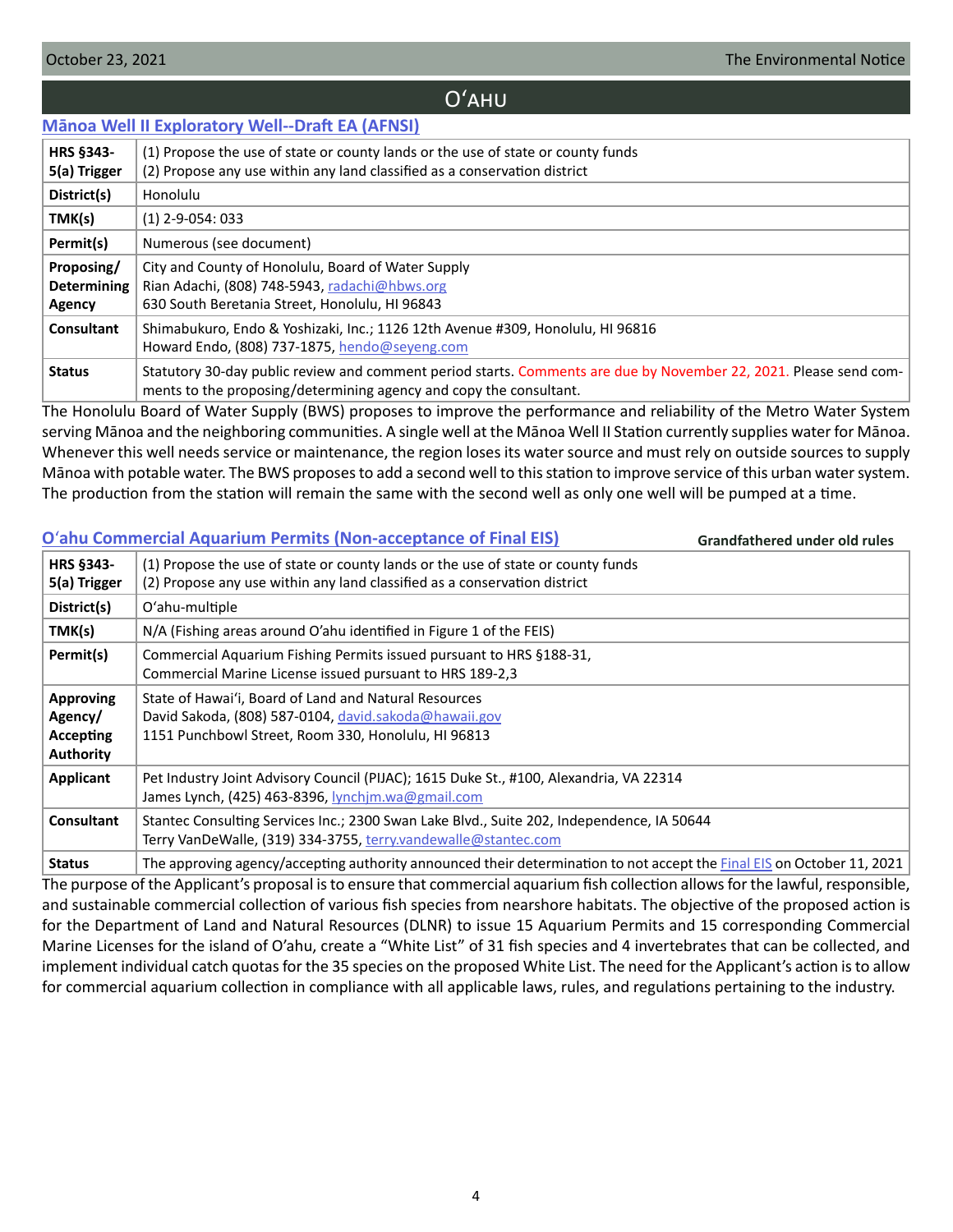<span id="page-4-0"></span>

# Chapter 25, Revised Ordinances of Honolulu

Use of the Special Management Area (SMA) is not a trigger under Chapter 343, but developments in Oʻahu's SMA are required to go through an environmental review process that mirrors the procedural requirements of **[HRS Chapter 343](https://www.capitol.hawaii.gov/hrscurrent/Vol06_Ch0321-0344/HRS0343/HRS_0343-.htm)**, pursuant to [Revised Ordinances of Honolulu, Chapter 25.](https://www.honolulu.gov/rep/site/ocs/roh/ROH_Chapter_25_article_1_12.pdf) Developments being reviewed under Chapter 25 but not Chapter 343 appear here.

## **New N[ānākuli Commercial Building--Draft EA \(AFNSI\)](http://oeqc2.doh.hawaii.gov/Other_TEN_Publications/2021-10-23-OA-Chapter-25-DEA-New-Nanakuli-Commercial-Building.pdf)**

| District(s)                | Wai'anae                                                                                                                                                                                   |
|----------------------------|--------------------------------------------------------------------------------------------------------------------------------------------------------------------------------------------|
| TMK(s)                     | $(1)$ 8-7-035:005                                                                                                                                                                          |
| Permit(s)                  | Special Management Area Use Permit, Trenching Permit, Building Permit                                                                                                                      |
| <b>Approving</b><br>Agency | City and County of Honolulu, Department of Planning and Permitting<br>Zack Stoddard, (808) 768-8019, zachary.stoddard@honolulu.gov<br>650 South King Street, 7th Floor, Honolulu, HI 96813 |
| Applicant                  | Kyung Chul Shin and Soon Ae Shin; 99-045 Hokio Place, Aiea, HI 96701<br>(808) 479-8599, sshin@shincohawaii.com                                                                             |
| <b>Consultant</b>          | Roy K. Yamamoto Architect AIA, Inc.; 1580 Makeloa Street, Suite 788, Honolulu, HI 96814<br>Lorena Yamamoto, (808) 942-3666 ext 16, lorena@rkyarchitect.com                                 |
| <b>Status</b>              | 30-day public review and comment period starts. Comments are due by November 22, 2021. Please send comments to the<br>approving agency and copy the applicant and the consultant.          |

Applicants Kyung Chul Shin and Soon Ae Shin are proposing a new two-story commercial building on a vacant lot within the B-1 Neighborhood Business District in Nānākuli. The lot is across Farrington Highway from the beach. The building will be L-shaped in configuration surrounding an open parking lot. Two open stairways will connect the ground and second floors. The development requires approval of a Special Management Area Use Permit from the Honolulu City Council.

# Previously Published Documents Open for Comment

**Status:** Public review and comment period for these projects began previously. Please click on the links below to access, and send comments to the relevant agency and copy any relevant applicant and/or consultant.

## **Comments Due October 25, 2021**

## **Maui**

**[Hale Mahaolu Ke Kahua Affordable Housing Community--Draft EA \(AFNSI\)](http://oeqc2.doh.hawaii.gov/Doc_Library/2021-09-23-MA-DEA-Hale-Mahaolu-Ke-Kahua-Affordable-Housing-Community.pdf)**

## **O**ʻ**ahu**

**[ENV Support Facilities Access Road, Utility Improvements and 'Ewa Refuse Convenience Center](http://oeqc2.doh.hawaii.gov/Doc_Library/2021-09-23-OA-DEA-ENV-Support-Facilities-Access-Road-Utility-Improvements-Ewa-Refuse-Center-Relocation.pdf)  [Relocation-](http://oeqc2.doh.hawaii.gov/Doc_Library/2021-09-23-OA-DEA-ENV-Support-Facilities-Access-Road-Utility-Improvements-Ewa-Refuse-Center-Relocation.pdf)-Draft EA (AFNSI)**

## **Comments Due November 8, 2021**

## **Hawai**ʻ**i**

**[Honalo Marshalling Yard Improvements--Draft EA \(AFNSI\)](http://oeqc2.doh.hawaii.gov/Doc_Library/2021-10-08-HA-DEA-Honalo-Marshalling-Yard-Improvements.pdf)**

## **Maui**

**[Kuikahi Affordable Housing--Draft EA \(AFNSI\)](http://oeqc2.doh.hawaii.gov/Doc_Library/2021-10-08-MA-DEA-Kuikahi-Affordable-Housing-Project.pdf)**

# **O**ʻ**ahu**

**[Barbers Point Solar Project--Draft EA \(AFNSI\)](http://oeqc2.doh.hawaii.gov/Doc_Library/2021-10-08-OA-DEA-Barbers-Point-Solar-Project.pdf) [Ho Single-Family Residence Redevelopment--Draft EA \(AFNSI\)](http://oeqc2.doh.hawaii.gov/Other_TEN_Publications/2021-10-08-OA-Chapter-25-DEA-Ho-Single-Family-Residence-Redevelopment.pdf) (Chapter 25, ROH) [Wheatley Single-Family Residence--Draft EA \(AFNSI\)](http://oeqc2.doh.hawaii.gov/Other_TEN_Publications/2021-10-08-OA-Chapter-25-DEA-Wheatley-Single-Family-Residence.pdf) (Chapter 25, ROH)**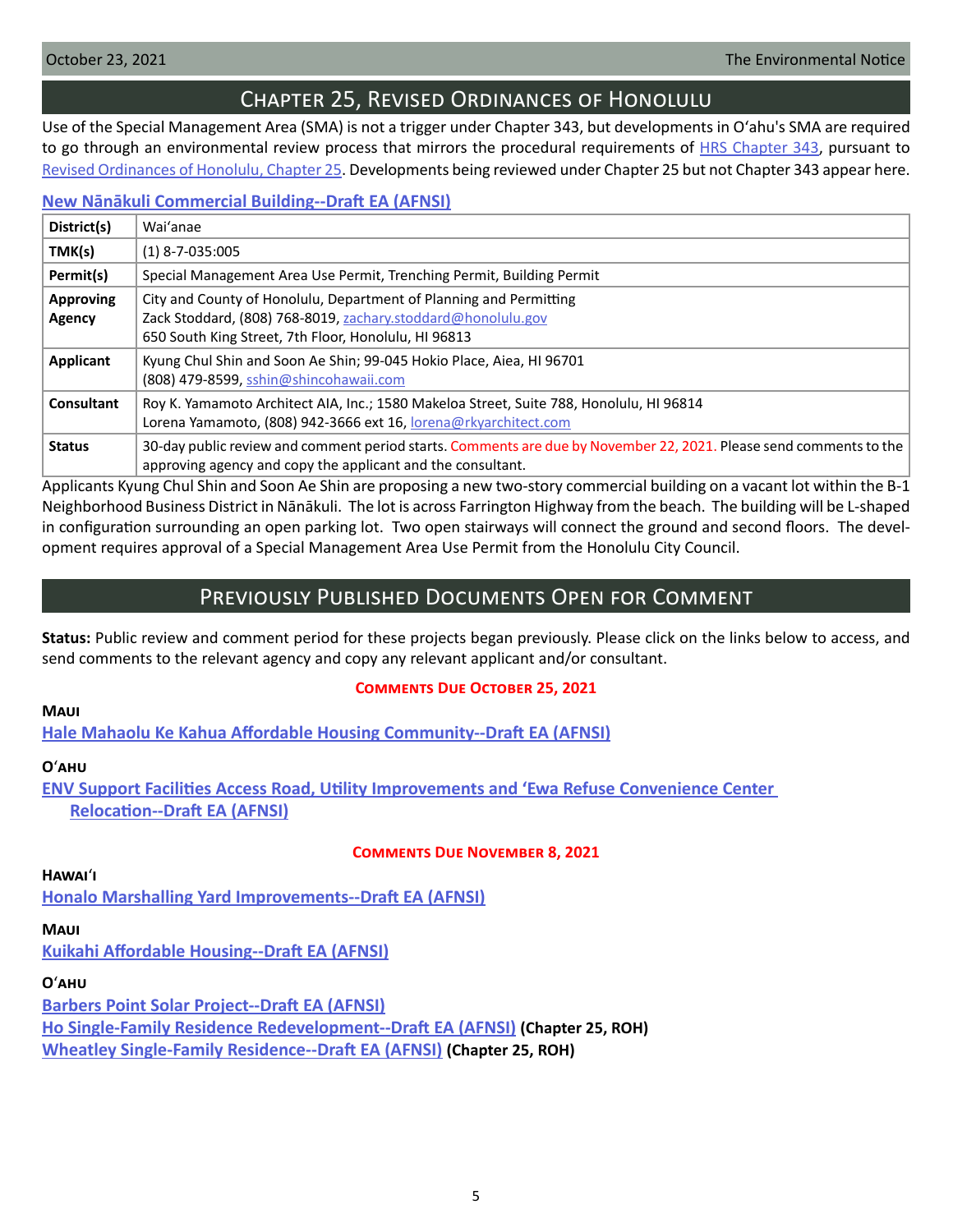# Coastal Zone Management Notices

# Special Management Area (SMA) Minor Permits

<span id="page-5-0"></span>The SMA Minor permits below have been approved ( $HRS \& 205A-30$ ). For more information, contact the relevant county/state planning agency. Honolulu (768-8014); Hawaiʻi (East 961-8288, West 323-4770); Kauaʻi (241-4050); Maui (270-7735); Kakaʻako or Kalaeloa Community Development District (587-2841).

| Location (TMK)                     | <b>Description (File No.)</b>                                                  | Applicant/Agent                            |
|------------------------------------|--------------------------------------------------------------------------------|--------------------------------------------|
| Hawai'i: Puna (1-5-057: 070)       | Installation of Water Well and Associated Development (PL-<br>SMM-2021-000003) | Gordon J. & Cindy M. Bruce                 |
| Hawai'i: North Hilo (3-2-003: 017) | As-built Agricultural Warehouse Building (PL-SMM-2021-<br>000006)              | Sandra Gonzalez                            |
| Maui: Pā'ia (2-6-005: 002)         | Remove and Install Photovoltaic Panels (SM2 20210078)                          | <b>Edward Thielk</b>                       |
| O'ahu: Kailua (4-3-013: 001)       | 86 South Kalaheo Pool and Fence Project (2021/SMA-34)                          | Bunnybee LLC/Hale Takazawa, Archi-<br>tect |
| O'ahu: Waimānalo (4-1-002: 021)    | Waimanalo Paradise West - Gate House Garage Addition<br>$(2021/SMA-51)$        | Armstrong Builders LLC/Lindsay<br>Fukata   |

# **SHORELINE NOTICES**

# Applications for Shoreline Certification

The shoreline certification applications below are available for review at the Department of Land and Natural Resources offices on Kaua'i, Hawai'i, Maui, and Honolulu, 1151 Punchbowl Street, Room 220 ([HRS § 205A-42](https://www.capitol.hawaii.gov/hrscurrent/Vol04_Ch0201-0257/HRS0205A/HRS_0205A-0042.htm) and [HAR § 13-222-12\)](https://dlnr.hawaii.gov/ld/files/2013/07/Ch13-222-Amend-Compil-Stand-Rev1.pdf). All comments shall be submitted in writing to the State Land Surveyor, 1151 Punchbowl Street, Room 210, Honolulu, HI 96813 and postmarked no later than 15 calendar days from the date of this public notice of the application. For more information, call Ian Hirokawa at (808) 587-0420.

| File No. | Location                           | <b>TMK</b>                                                           | Applicant                       | Owner                                                              |
|----------|------------------------------------|----------------------------------------------------------------------|---------------------------------|--------------------------------------------------------------------|
| OA-1964  | 126 S. Kalaheo Avenue, O'ahu 96734 | $(1)$ 4-3-012: 030                                                   | Wesley T. Tengan                | Wey Investments F Series                                           |
| OA-1965  | Kapi'olani Regional Park, O'ahu    | $(1)$ 3-1-030: 001-004,<br>por.005 and 3-1-031:<br>004, 005, por.006 | ControlPoint<br>Surveying, Inc. | City and County of Honolulu, Department of<br>Parks and Recreation |
| MA-766   | 5066 Makena Road, Maui 96753       | $(2)$ 2-1-007: 099                                                   | Sam Kolias                      | Sam Kolias                                                         |
| MO-188   | 22 Ho'oulu Place, Moloka'i 96748   | $(2)$ 5-4-018: 006                                                   | Mark Zaengle                    | Mark Zaengle                                                       |

# Proposed Shoreline Certifications and Rejections

The shoreline notices below have been proposed for certification or rejection by the Department of Land and Natural Resourc-es [\(HRS § 205A-42](http://HRS § 205A-42) and [HAR § 13-222-26\)](https://dlnr.hawaii.gov/ld/files/2013/07/Ch13-222-Amend-Compil-Stand-Rev1.pdf). Any person or agency who wants to appeal shall file a notice of appeal in writing with DLNR no later than 20 calendar days from the date of this public notice. Send the appeal to the Board of Land and Natural Resources, 1151 Punchbowl Street, Room 220, Honolulu, Hawai'i 96813.

| File No. | <b>Status</b> | Location                                        | <b>TMK</b>             | Applicant                                    | Owner                  |
|----------|---------------|-------------------------------------------------|------------------------|----------------------------------------------|------------------------|
| OA-1951  |               | Proposed   23 Wilikoki Place, O'ahu 96734       |                        | $(1)$ 4-3-019: 049   Maurice R. Tanner Jr.   | <b>Beach Bums LLC</b>  |
| OA-1958  |               | Proposed   12 Kailua Road, O'ahu 96734          |                        | $(1)$ 4-3-012:001   Walter P. Thompson, Inc. | <b>Madvas Partners</b> |
| OA-1959  |               | Proposed   57-329 Pahipahialua St., O'ahu 96731 | $(1)$ 5-7-003: 057 $ $ | Jaime F. Alimboyoguen                        | Barbara Paullin        |
| OA-1960  |               | Proposed   57-275 Kamehameha Highway, O'ahu     | $(1)$ 5-7-001: 050     | Engineers Surveyors Hawaii, Inc.             | Turtle Bay Resort, LLC |
| HA-607   |               | Proposed   82-6017 Pu'uhonua Road, Hawai'i      |                        | $(3)$ 8-2-005: 011   Wes Thomas Associates   | Frederick Turshman     |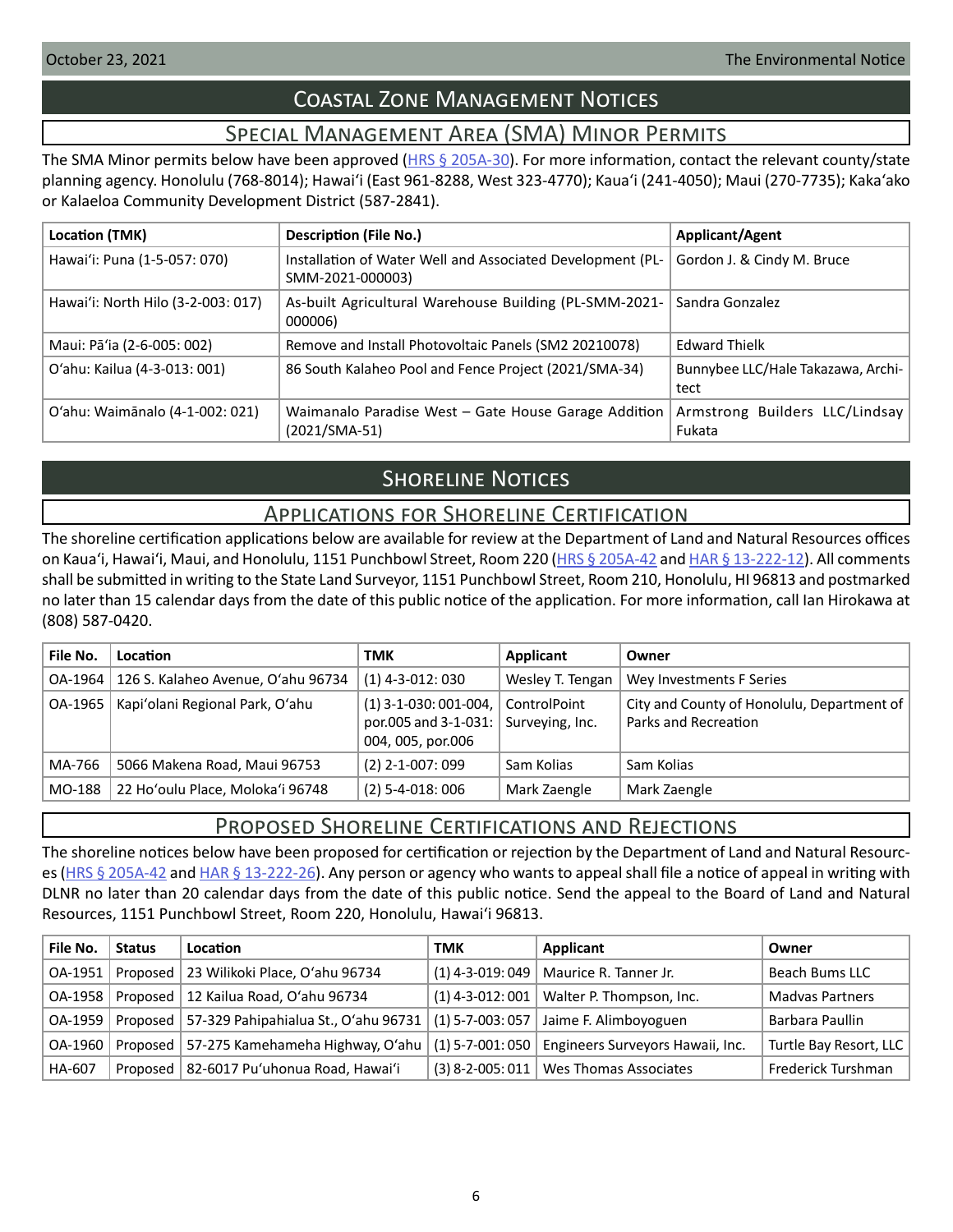# Application for Accretion

<span id="page-6-0"></span>Pursuant to HRS § 501-33, the following application for the registration of land accreted along the ocean has been submitted:

## Mokulua Holdings Ltd [Amended Petition for Registration of Title to Accretion](http://oeqc2.doh.hawaii.gov/Other_TEN_Publications/2021-10-23-OA-Chapter-501-Mokulua-Holdings-Amended-Petition-for-Registration-of-Title-to-Accretion.pdf)

| Applicable Law:         | Petition for Registration of Title to Accretion under HRS Chapter 501-33 and Rule 26 of the Rules of |
|-------------------------|------------------------------------------------------------------------------------------------------|
|                         | the Land Court                                                                                       |
| Type of Document:       | Amended Petition for Registration of Title to Accretion                                              |
| Island/District/TMK:    | O'ahu / Kailua, District of Ko'olaupoko/ (1) 4-3-007: 043                                            |
| Applicant:              | Petitioner MOKULUA HOLDINGS LTD.;                                                                    |
|                         | c/o Janna Ahu, Esq., Dentons US LLP, 1001 Bishop St., Ste. 1800, Honolulu, HI 96813; (808) 524-1800  |
| Authority / Status:     | Land Court, State of Hawai'i / Amended Petition for Registration of Title to Accretion filed         |
| <b>Project Summary:</b> | YOU ARE HEREBY NOTIFIED that Petitioner MOKULUA HOLDINGS LTD., a corporation incorpo-                |

rated under the British Columbia Companies Act, has filed an amended petition for registration of title to accretion in the Land Court, State of Hawaiʻi, 1LD181000774, to register title to accreted land within lands identified as Lot 27 as shown on Map 2 of Application No. 505, Tax Map Key No. (1) 4-3-007: 043, containing 0.35, more or less, all situate, lying and being at Kailua, District of Koʻolaupoko, City and County of Honolulu, State of Hawaiʻi.

# **FEDERAL NOTICES**

As a courtesy, listed below are some relevant entries from the Federal Register published since the last issue of *The Environmental Notice*. For more information, click on the title link, also available at [www.federalregister.gov](http://www.federalregister.gov).

# **Proposed Rule: [National Environmental Policy Act Implementing Regulations Revisions](https://www.federalregister.gov/documents/2021/10/07/2021-21867/national-environmental-policy-act-implementing-regulations-revisions) (published by the Council on Environmental Quality on 10/07/2021)**

The Council on Environmental Quality (CEQ) is proposing to modify certain aspects of its regulations for implementing the procedural provisions of the National Environmental Policy Act (NEPA) to generally restore regulatory provisions that were in effect for decades before being modified in 2020. CEQ proposes these changes in order to better align the provisions with CEQ's extensive experience implementing NEPA, in particular its perspective on how NEPA can best inform agency decision making, as well as longstanding Federal agency experience and practice, NEPA's statutory text and purpose, including making decisions informed by science, and case law interpreting NEPA's requirements. The proposed rule would restore provisions addressing the purpose and need of a proposed action, agency NEPA procedures for implementing CEQ's NEPA regulations, and the definition of "effects." CEQ invites comments on the proposed revisions; CEQ must receive comments by November 22, 2021.

## **Notice: [Endangered Species; Receipt of Recovery Permit Applications](https://www.federalregister.gov/documents/2021/10/20/2021-22812/endangered-species-receipt-of-recovery-permit-applications) (published by the Fish and Wildlife Service on 10/20/2021)**

We, the U.S. Fish and Wildlife Service, have received applications for permits to conduct activities intended to enhance the propagation and survival of endangered species under the Endangered Species Act of 1973, as amended, including the following species in Hawaiʻi: Lānaʻi tree snail (*Partulina semicarinata* and *P. variabilis)*, Newcomb's tree snail (*Newcombia cumingi*), Oʻahu tree snails (*Achatinella spp.*), and Hawaiian petrel or uaʻa (*Pterodroma sandwichensis*). We invite the public and local, State, Tribal, and Federal agencies to comment on these applications. Before issuing the requested permits, we will take into consideration any information that we receive during the public comment period. We must receive your written comments on or before November 19, 2021. Please click on the title link above for more information about submitting comments.

# **Proposed Rule: [International Fisheries; Western and Central Pacific Fisheries for Highly Migratory Species; Fish](https://www.federalregister.gov/documents/2021/10/07/2021-21646/international-fisheries-western-and-central-pacific-fisheries-for-highly-migratory-species-fish)  [Aggregating Device Design Requirements in Purse Seine Fisheries, IMO Number Requirements, and Bycatch Re](https://www.federalregister.gov/documents/2021/10/07/2021-21646/international-fisheries-western-and-central-pacific-fisheries-for-highly-migratory-species-fish)[strictions](https://www.federalregister.gov/documents/2021/10/07/2021-21646/international-fisheries-western-and-central-pacific-fisheries-for-highly-migratory-species-fish) (published by the National Oceanic and Atmospheric Administration on 10/07/2021)**

NMFS seeks comments on this proposed rule issued under authority of the Western and Central Pacific Fisheries Convention Implementation Act. The proposed rule would implement recent decisions of the Commission for the Conservation and Management of Highly Migratory Fish Stocks in the Western and Central Pacific Ocean (WCPFC or Commission) on fish aggregating device design requirements, International Maritime Organization number requirements, and bycatch restrictions for sharks and rays. This action is necessary to satisfy the obligations of the United States under the Convention on the Conservation and Management of Highly Migratory Fish Stocks in the Western and Central Pacific Ocean (Convention), to which it is a Contracting Party. The proposed rule would apply to owners and operators of U.S. fishing vessels used for commercial fishing for highly migratory species in the area of application of the Convention. Comments on the proposed rule must be submitted in writing by November 8, 2021. Please click on the title link above for more information about submitting comments.